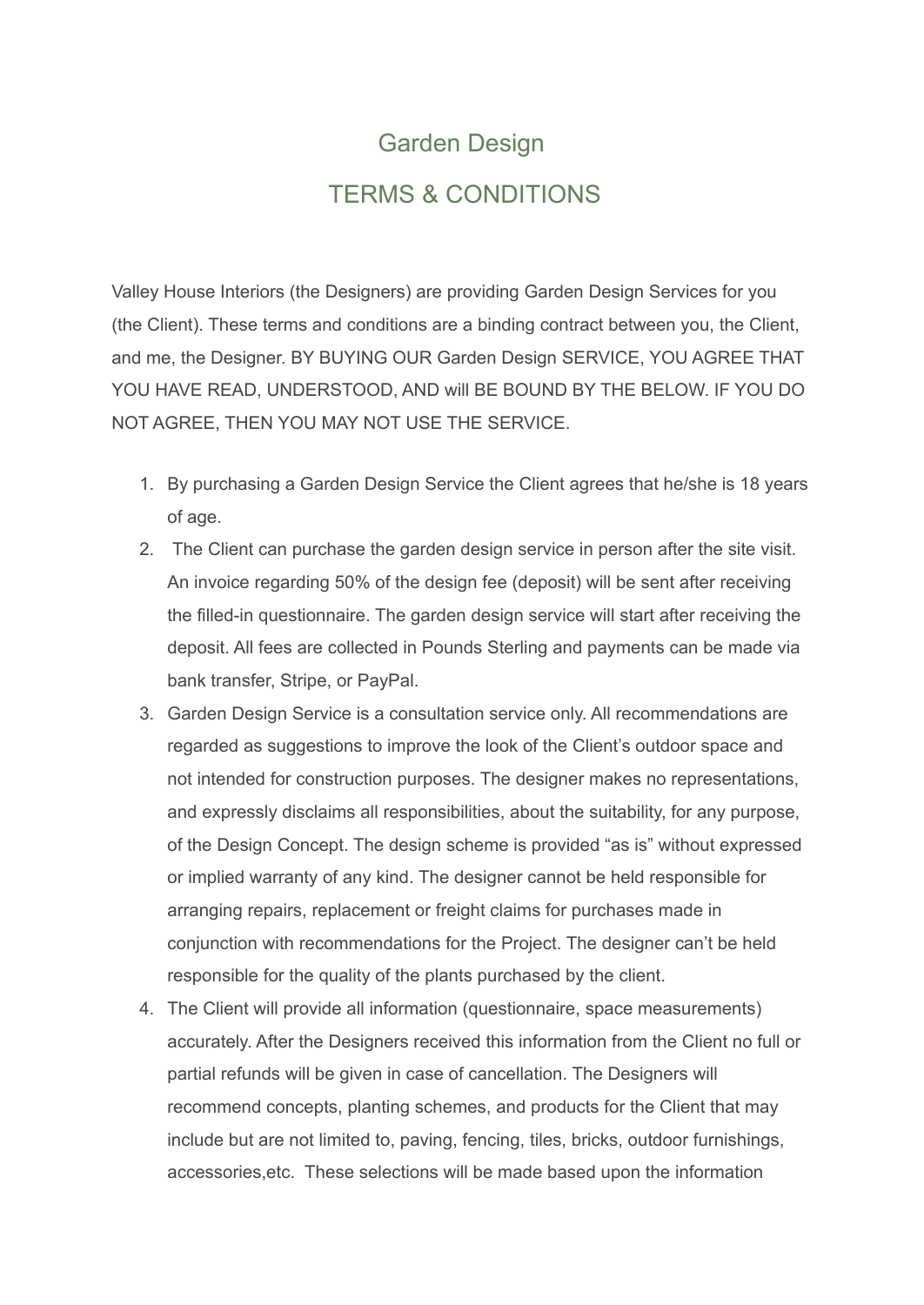provided to the Designer by the Client. The Client agrees to provide full information regarding the Client's requirements for the Project at the initial interview. In the case of a remote project, the Designers will not be responsible for the accuracy, reliability, and completeness of the information as provided by the Client. This includes but is not limited to, incorrect measurements and dimensions, unclear photos, and misinformation as gathered through the design process.

- 5. All communication is made via email or phone call. The client can't expect to get a response on weekends and bank holidays.
- 6. After receiving the concept plan the Client can make up to 2 revisions. If the Client wants more revisions an hourly fee of £45 will be charged.
- 7. The Designer shall not be held responsible for the means, methods or procedures of construction, fabrication, delivery or installation, or safety precautions in connection with supplies, suppliers or third parties in connection with the project, or for any failure of them to meet schedules or completion dates. Furthermore, the Designer shall have no liability for the design of electrical, plumbing, heating or other mechanical systems that exist or might be needed. The Designer shall not be liable for any damage to the Client's premises, the Client's property, or its personal belongings due to the act or omission of hired laborers, contractors, carpenters, plumbers, electricians, installers or other tradespeople.
- 8. The Client and contractors are responsible for review and verification of dimensions or quantities. The Designer has no control over market conditions, availability of labor, contractor or fabricator's method of pricing or construction. Estimates of fixed costs prepared by the Designer represent the designer's best judgment as a professional. The Designer does not have control over manufacturers, laborers, delivery, or showroom costs and accordingly, cannot and does not warrant or represent that prices will not vary from the prepared estimates. The Designer's total liability for any cause of action related to these Terms and Conditions shall be exclusively limited to and shall not exceed the fees received by the Designer for the performance of the Services under this Agreement.